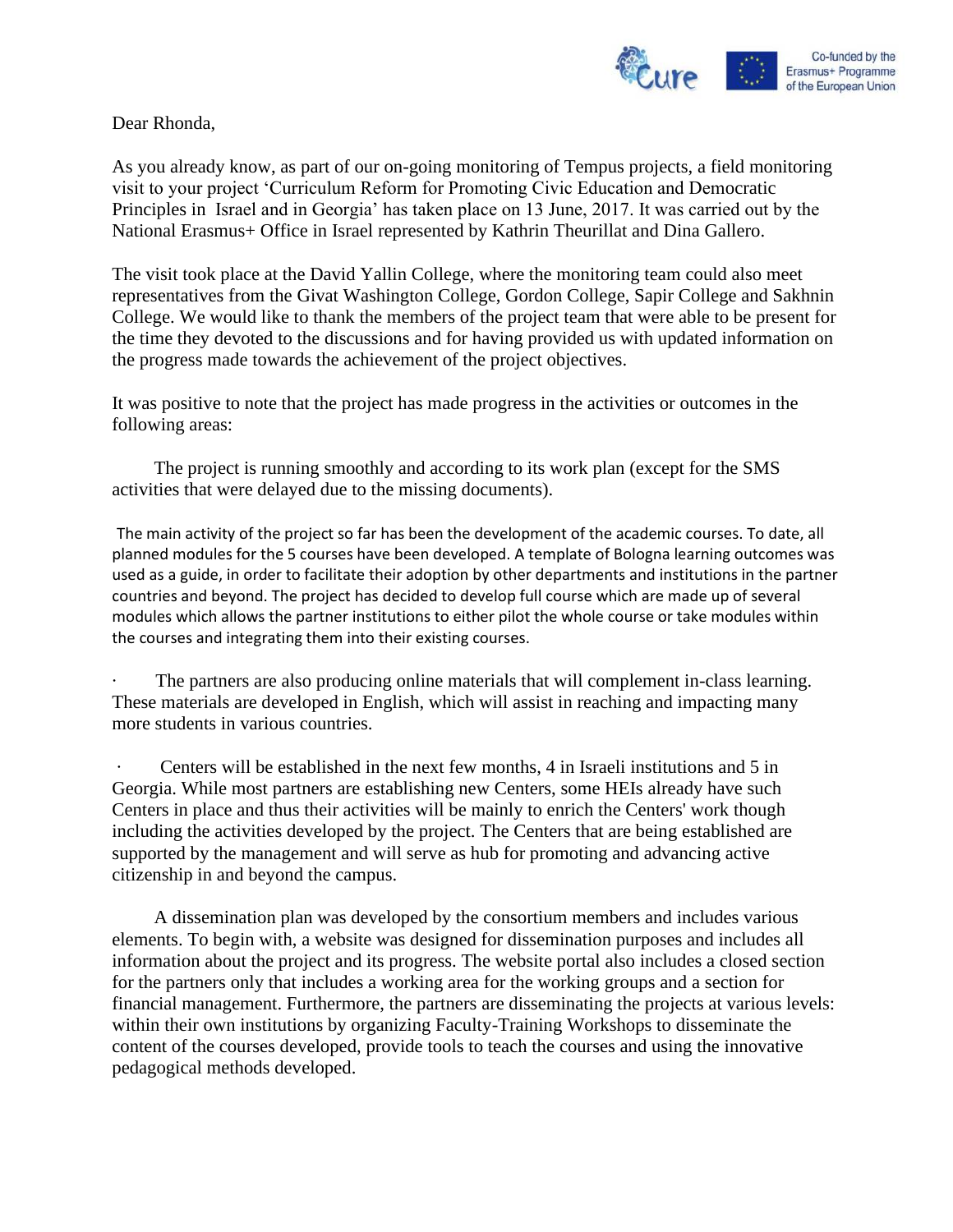A QA plan has been developed and approved by the consortium in the last consortium meeting.

Senior management are heavily involved in the projects as a direct result of the relentless work and personal meetings conducted by the coordinator from the beginning of the project, to date.

 Top students in IL and GE will be trained through workshops to lead civic involvement activities in and outside the campus. 9 student unions involved in the project and students will take an active role in civic activities within the society through projects.

 Communication between the partners is open and transparent and joint collaboration between them is clearly visible.

While we are pleased to learn about all these positive achievements, we note that there are some weaker elements in the project, such as the following;

Regarding the Special Mobility Strand, the project could start the planned activities in a delay of two semesters because the necessary documents were received in a five months' delay. Even after receiving the documents, technical issues caused further delay of SMS activities. After solving these difficulties and implementing some mobilities, the project faced additional technical problems with the mobility tool and a lot of time, energy and efforts were spent to deal with these issues. Thanks to the coordinator's decision to place an experienced mobility manager from one of the EU partners to coordinate the SMS, the team had a professional person in place to deal with all the problems.

The project includes a train the trainer program which, as mentioned above, was postponed and began a year after its original plan, due to a delay in receiving the required documents. To date, one session of mobilities was held in Krakow, where 11 faculty members travelled from 7 partner institutions.

We would like to take this opportunity to provide you with the following recommendations in order to improve the project implementation;

- To work closely with the mobility manager to make up for delays in the project.

- To make every effort to make up for delays in the train-the-trainer programme

 - To the consortium to ensure that the quality assurance mechanisms are included in the sustainability plan in order to ensure good QA mechanisms for the future assessment of the academic courses and the other activities.

 - The partners are recommended to work on the exploitation of the project to additional relevant institutions in Israel and Georgia that have already shown interest in adapting some of the projects outcomes.